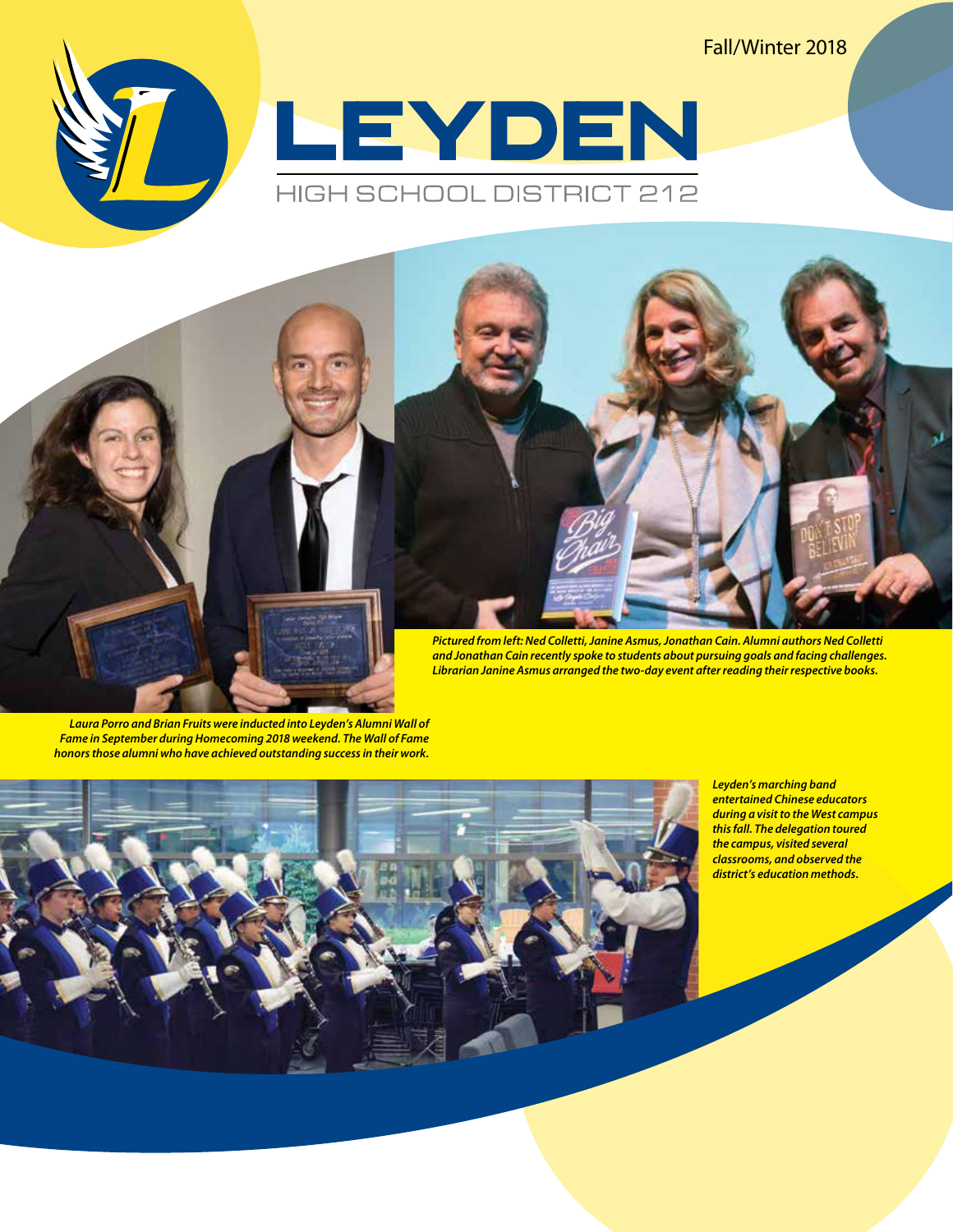# Superintendent's Corner



*Nick Polyak, Ed.D. Superintendent*

Hello Leyden Family,

Our school district had an unbelievable opportunity this year to host approximately fifty school administrators from across China for two days. On the first day, they toured our facilities and visited classrooms. Our advanced culinary students prepared and served lunch, and we had wonderful conversations about the differences and similarities of education systems in the United States and China.

During the second day of their visit, we brought in another 50 educational leaders from across Illinois. This group was treated to performances by our marching band, color guard, and chamber choir. Opening comments were provided by Illinois State Superintendent Tony Smith, a representative from the College Board, and the head of the Chinese Consulate in Chicago. We also held an educational

forum centered on three topics: Technology in Education, The Power of Student Voice, and Establishing Sister School Connections.

As a result of this event, West Leyden High School is now a sister school with Nanning No. 2 High School in Guangxi, China. In addition, West Leyden Principal Tatiana Bonuma was invited to visit the staff and students at that school as part of an exchange.

We were honored to host the Chinese delegation and even more excited about this new relationship moving forward and what it could mean for our students.

I am always excited to share what is happening at Leyden, and I thank you again for all you do to support our students and our community!

With #leydenpride, Nick Polyak

# New Bike Racks Courtesy of Rotary Club Of Chicago O'Hare and Interact Clubs



*The bike racks at each campus are designed with the Rotary Club logo on one, and the Interact Club logo on the other. The student version of Rotary, the Interact Club encourages service to others and has a chapter at both campuses.*

Thanks to a long-standing partnership between the Rotary Club of Chicago O'Hare and District 212, a dedication ceremony was recently held commemorating the installation of two bike racks at each of Leyden's campuses. According to Frank Holthouse, Director of Careers and Community Outreach at Leyden, the Rotary Club provided 75% of the funds with Leyden supplying the remaining 25%.

"Rotary has been trying to install bike racks from O'Hare to local schools," Holthouse explains. "It is a way for the club to provide service to the community and also make the community more aware of the club. Leyden has always been supported by the club in various ways such as scholarships and award programs."

The bike racks at each campus are designed with the Rotary Club logo on one and the Interact Club logo on the other. The student version of Rotary, the Interact Club, encourages service to others and has a chapter at both campuses.

Holthouse noted that the bike racks symbolize the strong relationship between the Rotary Club of Chicago O'Hare and Leyden high schools. "Rotary's motto is 'service above self', something Leyden has experienced over many years. We now proudly display the Rotary logo at both schools as a reminder of this relationship. This took a lot of planning, and I'm thrilled to see it come to fruition," he added.

Ceremony attendees included Mike Sullivan, the Rotary Club of Chicago O'Hare president, Rotary Club members, Leyden administrators and staff, and sponsors and members of the Interact Club.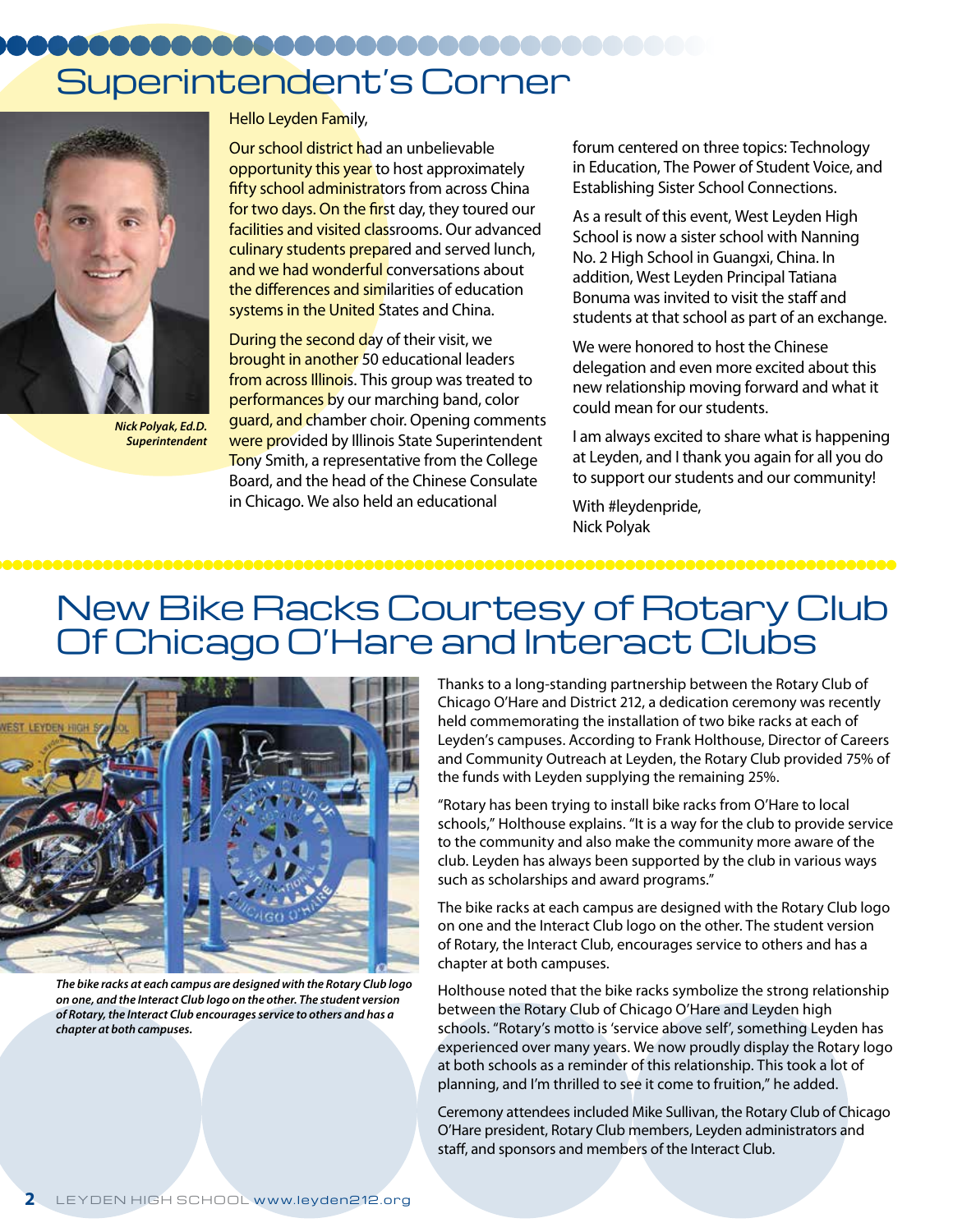# East Leyden Senior is a Commended Student in the NMS Program

East Leyden senior **Gerardo Porras** is a Commended Student in the 2019 National Merit Scholarship Program. The Franklin Park resident recently received a letter of commendation from program sponsor NMSC congratulating him on his academic achievement.

This year about 34,000 Commended Students throughout the nation are being recognized for their exceptional academic promise. Although they will not continue in 2019 competition, Commended Students placed among the top 50,000 scores of the more than 1.6 million students who entered the 2019 competition by taking the

2017 Preliminary SAT/National Merit Scholarship Qualifying Test.

"The young men and women named Commended Students have demonstrated outstanding potential for academic success," commented a spokesperson for NMSC. "These students represent a valuable natural resource. Recognizing their accomplishments, as well as the key role their schools play in their academic development, is vital to the advancement of educational excellence in our nation. We hope that this recognition will help broaden their educational opportunities and encourage them as they continue their pursuit of academic success."



*East Leyden senior Gerardo Porras, 2019 Commended Student.*

# Homecoming 2018



*Quarterback Kyler Britten (#2) eludes the Blazers' defense in the homecoming game against Addison Trail. The Eagles won 21-7.*

*Homecoming 2018 royalty: the far left, East campus - King Cesar Hernandez and Queen Beatriz Verin; the far right, West campus - King Isaac Pedroza and Queen Giselle Gomez.*

Leyden celebrated Homecoming 2018 beginning with the much anticipated pep rally held on Thursday evening, September 27. The event included the introduction of fall sports teams and performances by the color guard, chamber singers, and the marching band.

The highlight of the evening was the announcement of the king and queen from each campus: East campus king and queen, Cesar Hernandez and Beatriz Verin and West campus king and queen, Isaac Pedroza and Giselle Gomez.

The Eagles varsity football team kicked off the homecoming game against Addison Trail on Friday evening, September 28 at the West campus. The Eagles tallied their third win of the season beating the Trail Blazers 21-7.



*The marching band and color guard were among several half-time entertainment activities.*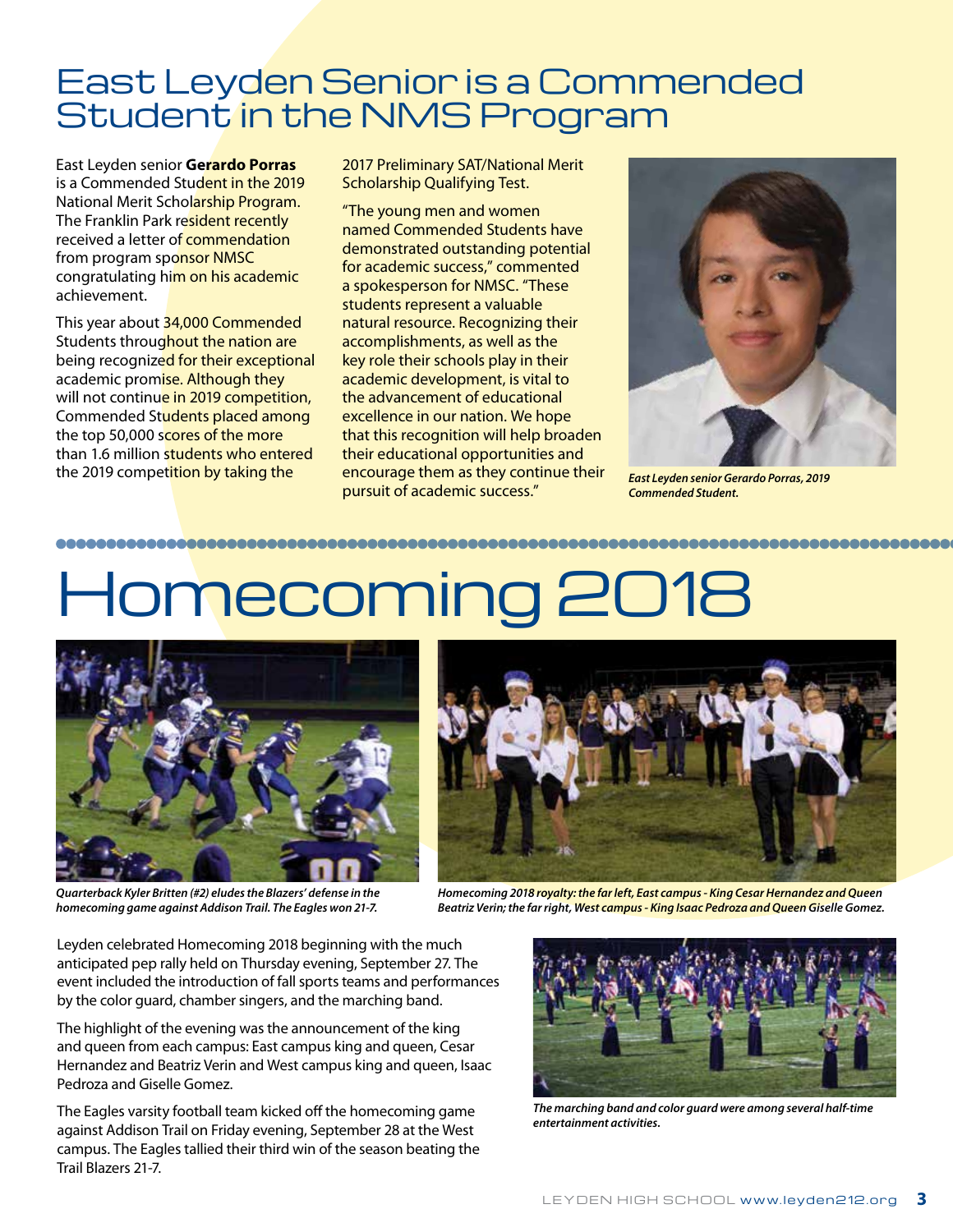# Wall of Fame Inductees Excel in Art and Science

Art and Science complemented each other at Leyden's 2018 Alumni Wall of Fame induction ceremony that celebrated this year's honorees, humanities professor and theater director Brian Fruits; and associate professor and evolutionary paleontologist Laura Porro. The ceremony took place in late September during homecoming week activities.

This long-standing program recognizes alumni who have achieved outstanding recognition in their respective field and are role models for students. This year's inductees spoke to students at the East and West campuses, sharing their high school experiences and memories. Both inductees encouraged students to pursue their passion.



*Brian Fruits told students that it was teacher Mark Bernstein (left) who took a chance on Fruits and cast him in his first musical at Leyden. He added that Bernstein was one of several teachers who encouraged him to believe in himself.*

**Brian Fruits**, Class of 1998, is a professor of English at Concordia University Chicago and the manager of the Saltbox Theatre Collective, a nonprofit theater company in Chicago. He has directed scores of musicals and plays and also worked for B.B. King overseeing his role as Head of Creative Talent and Operations on Holland American Cruise Lines.

While attending West Leyden, Fruits participated in a variety of activities including choir, theater, sports, and writing for the school newspaper. He named several teachers who influenced him, including Janine Asmus and Mark Bernstein, who motivated him to find his passion and pursue it. "Janine inspired me to take a look at the fine arts and literature," he recalled. "Mark took a chance on me and cast me in my first musical. They helped me gain confidence and believe in myself. They helped me develop the strength I needed to face anything."

Fruits described his formative years as difficult and said school was his refuge. He described numerous teachers as "mentors, fathers, mothers," caring people who served as role models. He said that "coming home to Leyden, receiving this award, and seeing my (former) teachers is the greatest honor I could ever imagine. I'm thrilled."



*Laura Porro (center), with former math teachers Joann Corwin and Jerry Patt, told the audience that given her career in science, "it is impossible to overstate" the significance of lessons learned from her science and math teachers.*

**Laura Porro**, Class of 1999, is an associate professor at University College London and a senior research associate in the School of Earth Sciences at the University of Bristol. As an evolutionary biomechanist and paleontologist, she investigates the link between form and function in living and extinct animals.

Porro's passion for paleontology began when she discovered dinosaurs at the tender age of 7. "I found a book at the Schiller Park library, *Predatory Dinosaurs of the World*, and I was fascinated," she recalls. "To this day, I'm obsessed with the past. My favorite part of my job is working with fossils and discovering why animals are the way they are today."

She added her teachers at East Leyden inspired her to pursue that obsession and that they are part of the reason she is a member of the Wall of Fame. "My teachers had a passion for what they did. They were hard working and each had important lessons to pass on to students. It is impossible to overstate what I learned from my science and math teachers given that I've chosen a career in science. Everything I learned in high school turned out to be important, both for my career and everyday life."



*Pictured from L to R: Laura Porro, Nick Polyak, Brian Fruits, Janine Asmus. Superintendent Nick Polyak presented Brian Fruits and Laura Porro with a plaque indicating they are members of the Alumni Wall of Fame. Janine Asmus is the Wall of Fame coordinator.*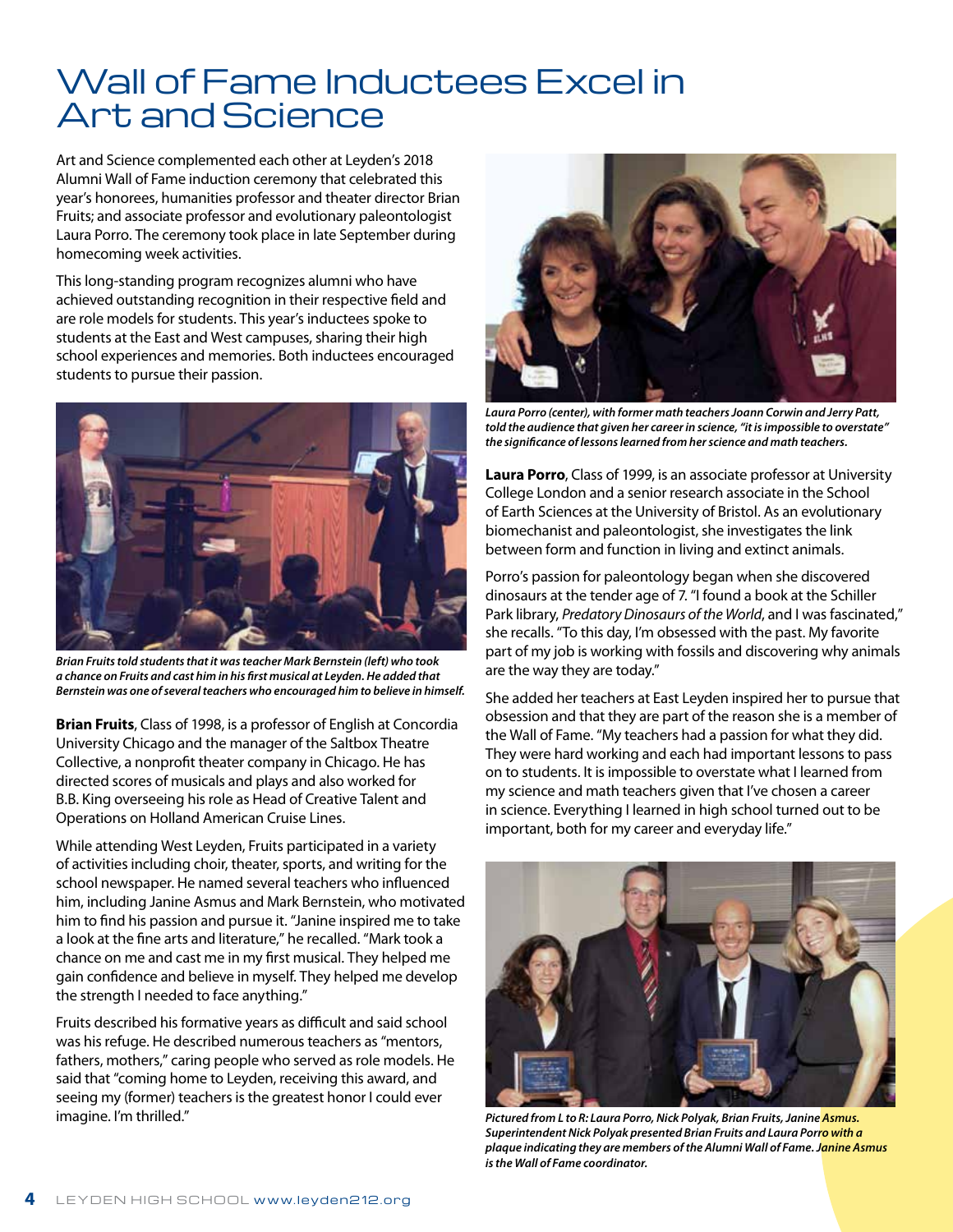### Chinese Educators Visit Leyden **District showcases the best in education**



This fall more than 50 Chinese educators and their translators visited West Leyden as members of the China Education Association for International Exchange Delegation. The visitors were invited to Leyden to learn about America's education system in general and the district's methods specifically.

District 212 administrators and the AASA, the School Superintendents Association, organized the two-day event that also included about 40 guest administrators from school districts, including Barrington Community Unit School District 220 that has a total immersion Mandarin language program.

AASA is a professional organization for more than 13,000 education leaders in the United States and throughout the world. The association is an advocate for quality public education for all students and a champion of students' causes nationwide.

Tara Gao, a business and cultural exchange specialist with AASA, accompanied the delegation to the school and briefly addressed all participants. She said the purpose of the conference was "to strengthen the relationship and partnership between China and America. Today's goal is to learn from each other and to share information. It is important for us to communicate with people from all over the world who have a passion for education."

During the two-day conference, the Chinese delegation toured the school and visited various classes such as fine arts and

special education, as well as the new student cafeteria and commons, library, and the state-of-the-art fitness center. They participated in a panel discussion that gave them the opportunity to speak with administrators and teachers about curriculum and co-curricular activities. Small group sessions included topics such as giving student leaders a voice in school matters and the use of technology as a potent teaching tool.



*Chinese guests and culinary students Chinese guests visiting classroom with Superintendent Polyak*

"We learn from each other," said Gao, referring to the conference participants. "There are differences in teaching styles, but there are also similarities. It's amazing when you see we are more similar than different."

Superintendent Nick Polyak added, "Even though there was a language barrier, we were able to use interpreters to share some of the very best approaches to education from China and the United States. We showcased the very best that Leyden and education in the United States has to offer."

The delegation also heard from a few guest speakers including Illinois State Superintendent Tony Smith who welcomed the visitors to Illinois and spoke about the state's education goals.

Food is culture, so it was no surprise that one of the conference highlights was the meal prepared by Leyden's culinary students. The menu included crab rangoon, kung pao beef, shrimp stir-fry, mongolian beef, pineapple fried rice, and mango pudding. And of course, tea – 25 different types of tea.

"I had a chance to debrief with the leaders of the delegation," Polyak recalled. "They said they've never had an experience like the one they had at West Leyden. One person said he never imagined a school that offers so many opportunities for students. Another commented that his favorite part was eating the lunch prepared by the students. Overall they couldn't have been more impressed."



China Education Association for International Exchange Delegation visits West Leyden

*Members of the China Education Association for International Exchange Delegation visited West Leyden to learn about the American education system and to encourage a partnership that benefits Chinese and American students.*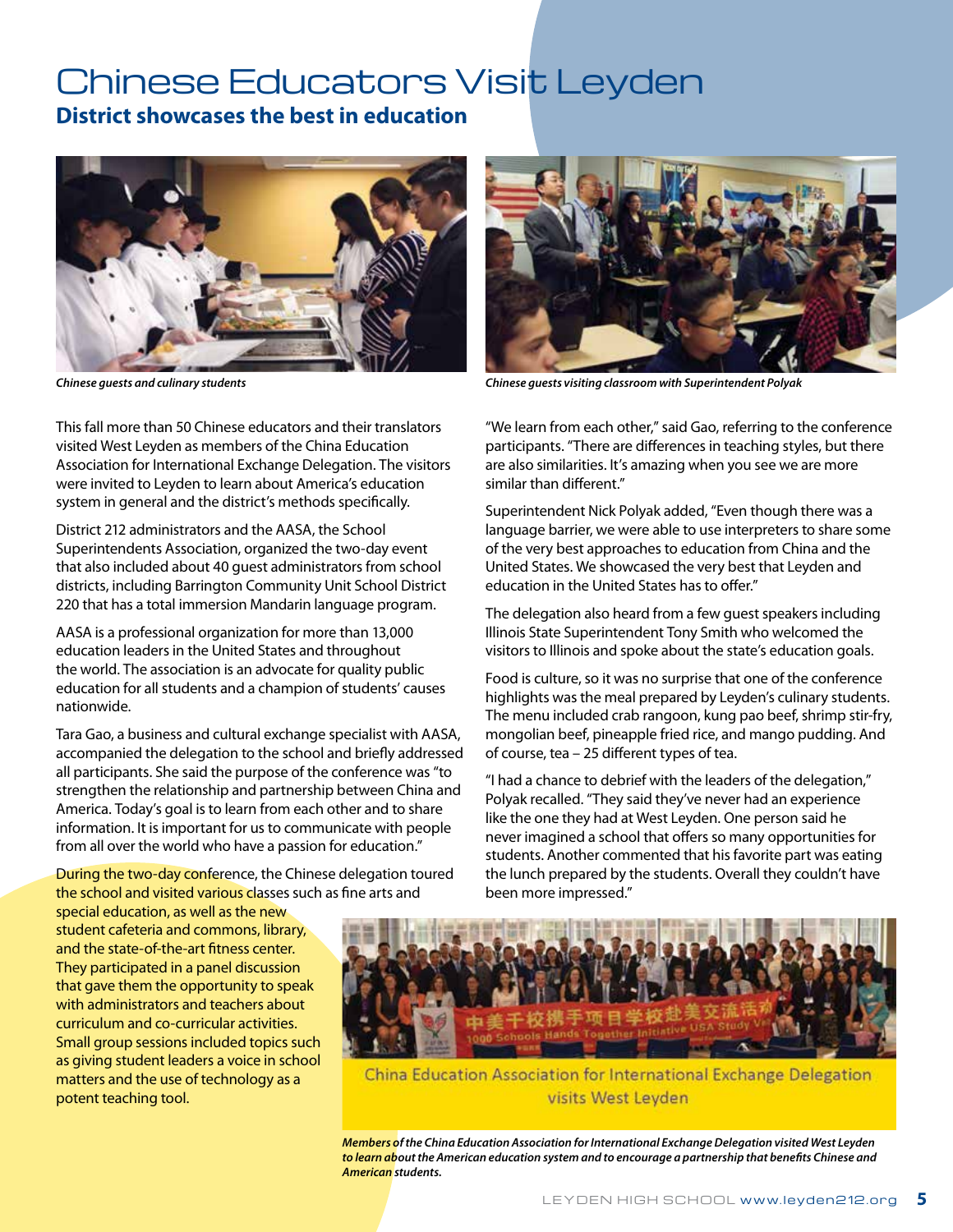# #leydenpride



*About 600 students, staff, and administrators participated in Make a Difference Day, a national day of giving back to the community. Volunteers visited with nursing home residents, collected litter along parkways, and helped senior adults with yard work. These students are pictured with the boxes they filled with ingredients for food packs sent to needy people living in the Philippines.* 



 *Home Town Heroes Bob and Colinette Marshall were honored for their service to America at a recent home football game. A WWII United States Marine Corps veteran, Staff Sergeant Marshall was a radio gunner on a C-47 cargo plane, serving in the Philippines, Peking, China, and Japan. Colinette currently serves the Leyden community as the chaplain for the American Legion Auxiliary. The Marshalls have been Franklin Park residents for 78 years.*



*Students in Leyden's co.lab (collaborative lab) program recently hosted an interdisciplinary exhibit that explored aspects of identity including race, ethnicity, age, religion, gender, and community. By using global experiences, poetry, and social media, students learned how people celebrate who they are. Participants created museum exhibits expressing a central theme about themselves.*



*It was all about costumes, games, snacks, and much more at the Annual Halloween Fun Fair hosted by Family and Consumer Sciences Department teachers and students. A perennial favorite with families, three friends from Oz along with witches, pirates, ninjas, and all their batty pals - joined in the fun.*

# Sports Highlights

#### **Boys Cross Country**

*The boys' cross country team won 1st place at the Trial of the Trail Invite held at Elmwood Park High School; and also took 1st place at the Immaculate Conception Catholic Prep Invite. All-conference runners Patrick Sarad, Julian Munoz, and Jose Garcia led the team to a 3rd place victory at the West Suburban Gold Conference meet.*

#### **Girls Volleyball**

*The girls' volleyball team finished the season at 16-19, winning 7 of their 8 last matches. The team took 3rd place out of 12 at the Illinois Math and Science Academy Invite and placed 2nd at the Elgin Invite.*

#### **Boys Soccer**

*The boys' soccer team finished 13-8-2 overall. Eduardo Hernandez was named All-State for the second consecutive year; and German Hernandez and Alan Vazquez each took home all-sectional honors. David Duwal and Jesus Mancha were named all-conference selections.*

#### **Girls Cross Country**

*The girls' cross country team took 2nd place at both the Elmwood Park High School Invite and the Immaculate Conception Catholic Prep Invite. Led by two all-conference finishers, Stephanie Dominguez and Nicole Virzi, the team overtook Morton by one point for a 2nd place finish at the West Suburban Gold Conference meet. Nicole Virzi advanced out of the regional meet and completed her season at the Niles West Sectional championship.*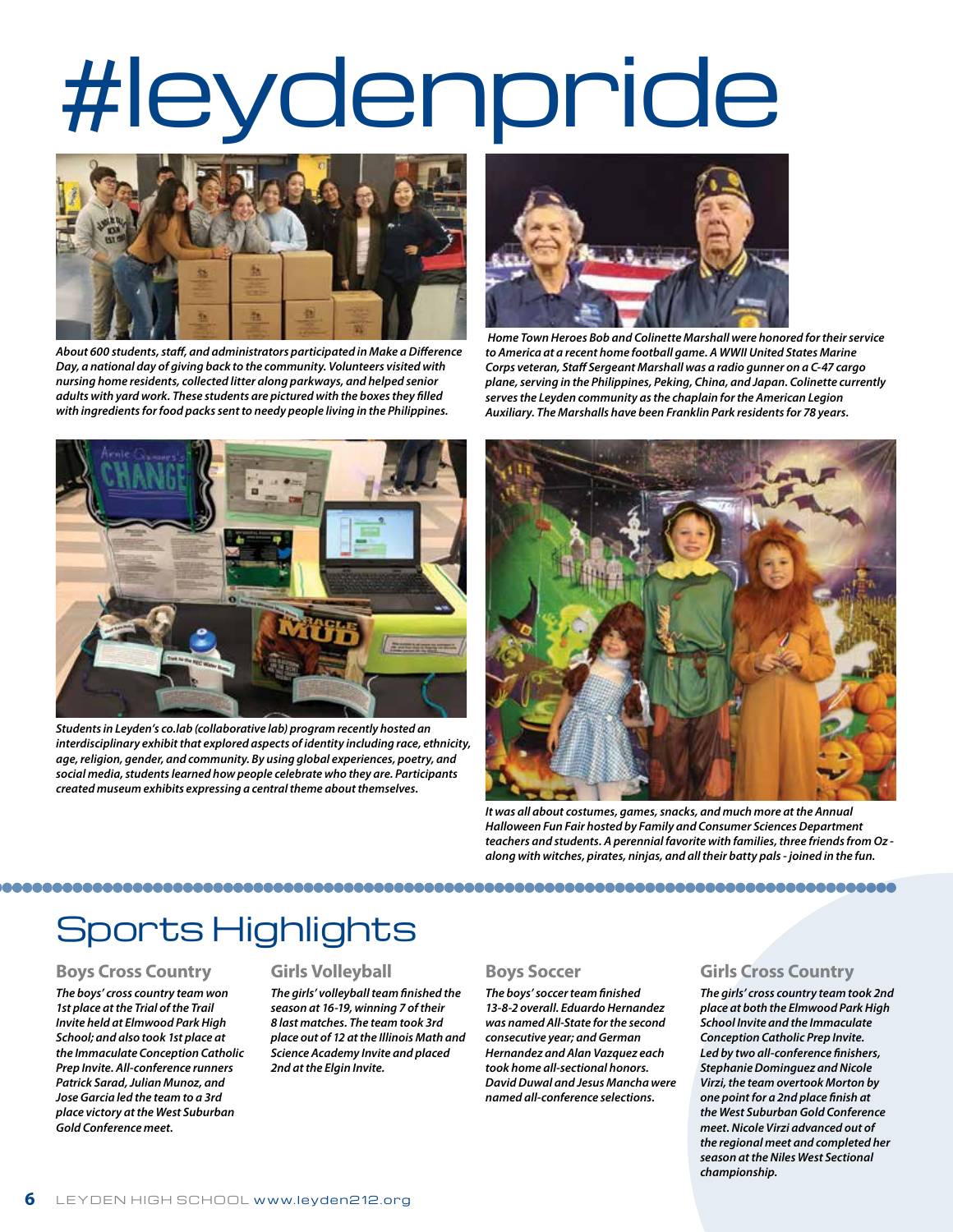# Don't Stop Believing …in yourself, your dream, your passion









That was the message alumni authors Jonathan Cain, lyricist and keyboardist for the renowned band Journey, and Ned Colletti, former general manager of the Los Angeles Dodgers baseball organization, delivered to students during a visit to Leyden in mid-November.

As members of the district's Wall of Fame, the alumni spoke candidly of the challenges, highs, lows, triumphs, and lessons learned that led to Cain's induction into the Rock and Roll Hall of Fame and Colletti's tenure with the Dodgers when he had the highest winning percentage of any GM in the National League. They also talked with small groups of students, gave their autograph, and took pictures with fans.

The authors met community members at an informal gathering where they exchanged anecdotes and autographed copies of their respective books, *Don't Stop Believin'* by Cain, and *The Big Chair* by Colletti. And just as he had done for the students, Cain performed a medley of Journey's greatest hits.